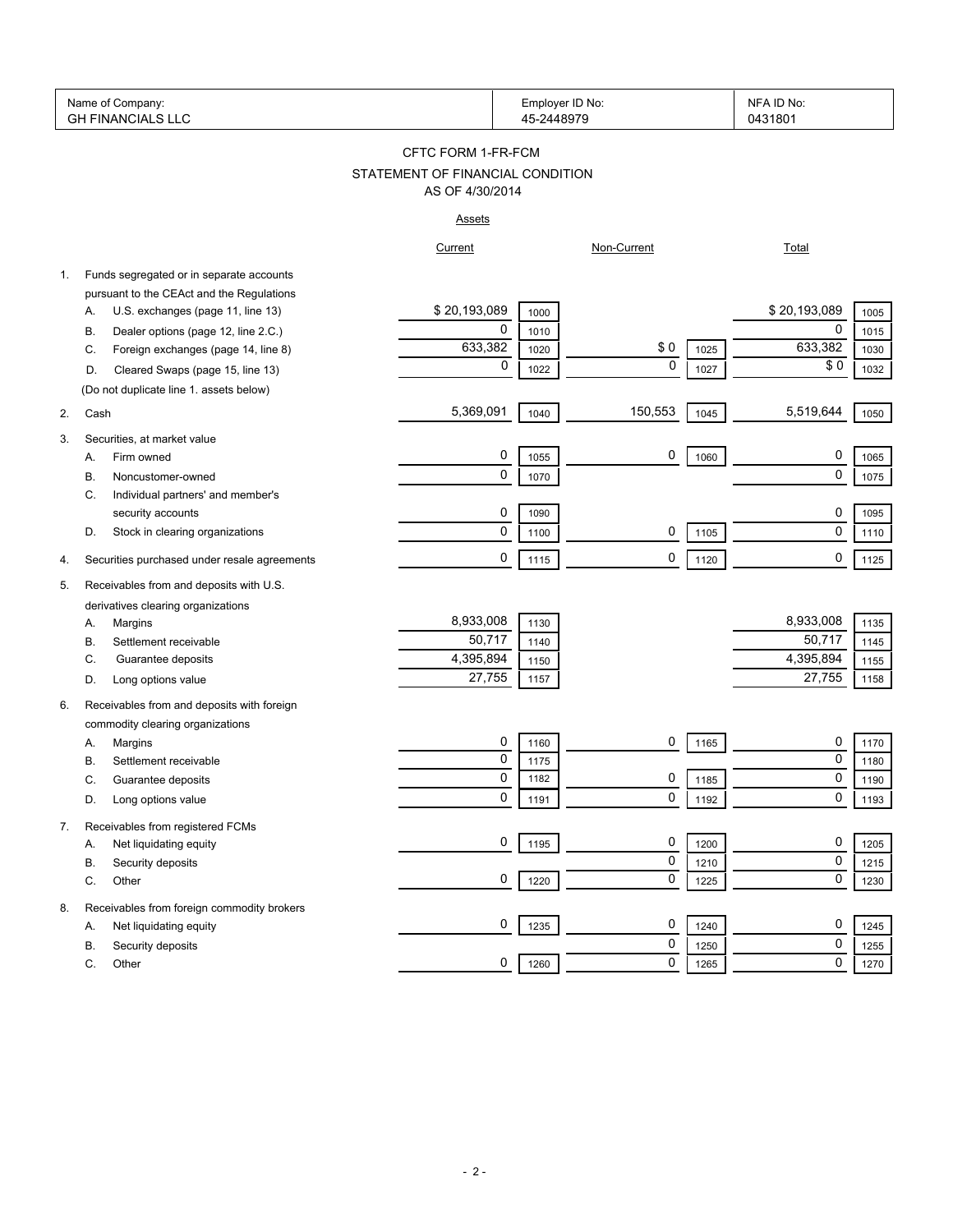| 9.  | Receivables from traders on U.S.                    |              |              |             |      |              |              |
|-----|-----------------------------------------------------|--------------|--------------|-------------|------|--------------|--------------|
|     | commodity exchanges                                 | 0            |              | 0           |      | 0            |              |
|     | Customer debit and deficit accounts<br>А.           | $\mathbf 0$  | 1275         | 0           | 1280 | $\mathbf 0$  | 1285         |
|     | В.<br>Noncustomer and proprietary accounts<br>Other | $\mathbf 0$  | 1290<br>1305 | 0           | 1295 | 0            | 1300<br>1315 |
|     | C.<br>Allowance for doubtful accounts               |              |              | 0           | 1310 | $\mathbf 0$  |              |
|     | D.                                                  |              |              |             | 1320 |              | 1325         |
| 10. | Receivables from traders on foreign                 |              |              |             |      |              |              |
|     | boards of trade                                     |              |              |             |      |              |              |
|     | Customer debit and deficit accounts<br>Α.           | 0            | 1330         | 0           | 1335 | 0            | 1340         |
|     | Noncustomer and proprietary accounts<br>B           | 0            | 1345         | 0           | 1350 | $\mathbf 0$  | 1355         |
|     | Other<br>C.                                         | $\mathbf 0$  | 1360         | 0           | 1365 | $\mathbf 0$  | 1370         |
|     | Allowance for doubtful accounts<br>D.               |              |              | 0           | 1375 | $\mathbf 0$  | 1380         |
| 11. | Inventories of cash commodities, raw materials,     |              |              |             |      |              |              |
|     | work in progress and finished goods                 |              |              |             |      |              |              |
|     | Covered<br>А.                                       | 0            | 1385         | 0           | 1390 | 0            | 1395         |
|     | В.<br>Not covered                                   | 0            | 1400         | 0           | 1405 | $\mathbf 0$  | 1410         |
|     |                                                     |              |              |             |      |              |              |
| 12. | Secured demand notes                                |              |              |             |      |              |              |
|     | (Value of collateral \$0 [1415]                     |              |              |             |      |              |              |
|     | Safety factor \$0 [1420])                           | 0            | 1425         | 0           | 1430 | 0            | 1435         |
| 13. | Other receivables and advances                      |              |              |             |      |              |              |
|     | Merchandising accounts receivable<br>А.             | 0            | 1440         | 0           | 1445 | 0            | 1450         |
|     | В.<br>Notes receivable                              | 0            | 1455         | 0           | 1460 | $\mathbf 0$  | 1465         |
|     | Commissions and brokerage receivable<br>C.          | 8,673        | 1470         | 0           | 1475 | 8,673        | 1480         |
|     | Receivables from employees and<br>D.                |              |              |             |      |              |              |
|     | associated persons                                  | 0            | 1485         | 0           | 1490 | 0            | 1495         |
|     | Advances on cash commodities<br>Е.                  | 0            | 1500         | 0           | 1505 | 0            | 1510         |
|     | F.<br>Dividends and interest                        | 0            | 1515         | 0           | 1520 | 0            | 1525         |
|     | Taxes receivable<br>G.                              | 0            | 1530         | 0           | 1535 | $\mathbf 0$  | 1540         |
|     | Receivables from subsidiaries and affiliates<br>Η.  | 32,178       | 1545         | 0           | 1550 | 32,178       | 1555         |
|     | Other (Itemize on a separate page)                  | 0            | 1560         | 0           | 1565 | 0            | 1570         |
|     | Allowance for doubtful accounts<br>J.               |              |              | 0           | 1575 | 0            | 1580         |
| 14. | Unrealized gains on forward contracts               |              |              |             |      |              |              |
|     | and commitments                                     | 0            | 1585         | 0           | 1590 | 0            | 1595         |
|     |                                                     |              |              |             |      |              |              |
| 15. | Exchange memberships, at cost                       |              |              |             |      |              |              |
|     | (Market value \$3,182,614 [1600])                   |              |              | 4,262,325   | 1605 | 4,262,325    | 1610         |
| 16. | Investments in subsidiaries                         | 0            | 1612         | 0           | 1615 | 0            | 1620         |
| 17. | Plant, property, equipment and capitalized leases   |              |              |             |      |              |              |
|     | (cost net of accumulated depreciation               |              |              |             |      |              |              |
|     | and amortization of \$0 [1625])                     | 0            | 1630         | 163,422     | 1635 | 163,422      | 1640         |
|     |                                                     |              |              |             |      |              |              |
| 18. | Prepaid expenses and deferred charges               |              |              | 23,989      | 1645 | 23,989       | 1650         |
| 19. | Other assets (itemize on separate page)<br>А.       | 0            | 1655         | 0           | 1660 | 0            | 1665         |
|     | В.<br>Retail Forex Aggregate Assets                 | $\mathbf 0$  | 1657         | 0           | 1662 | $\mathbf 0$  | 1667         |
|     |                                                     |              |              |             |      |              |              |
| 20. | <b>Total Assets</b>                                 | \$39,643,787 | 1670         | \$4,600,289 | 1675 | \$44,244,076 | 1680         |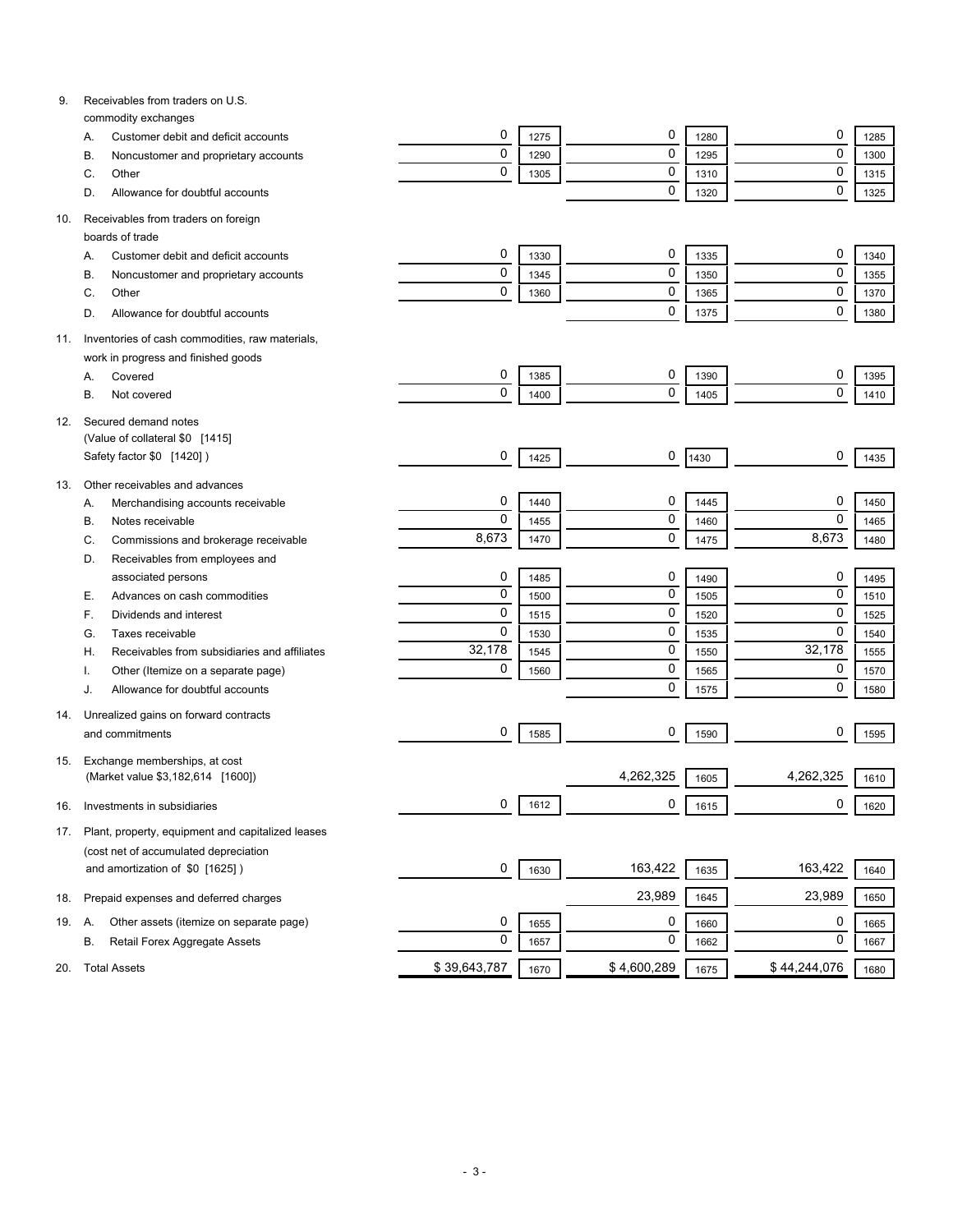| Name of Company:         | Employer ID No: | NFA ID No: |
|--------------------------|-----------------|------------|
| <b>GH FINANCIALS LLC</b> | 45-2448979      | 0431801    |

#### CFTC FORM 1-FR-FCM

# STATEMENT OF FINANCIAL CONDITION

AS OF 4/30/2014

### Liabilities & Ownership Equity

### **Liabilities**

| 21. |           | Payables to banks                                                                                 |             |      |
|-----|-----------|---------------------------------------------------------------------------------------------------|-------------|------|
|     | A.        | Secured loans                                                                                     | \$0         | 2000 |
|     | В.        | Unsecured loans                                                                                   | 0           | 2010 |
|     | C.        | Overdrafts                                                                                        | 0           | 2020 |
| 22. |           | Equities in commodity accounts                                                                    |             |      |
|     | Α.        | Customers trading on U.S. commodity exchanges                                                     | 17,510,424  | 2030 |
|     | В.        | Customers trading on foreign exchanges                                                            | 371,078     | 2040 |
|     | C.        | Customers' dealer options accounts                                                                | 0           | 2050 |
|     | D.        | Noncustomers' accounts                                                                            | 6,896,980   | 2060 |
|     | Е.        | General partners' and member's trading accounts (not included in capital)                         | 0           | 2070 |
|     | F.        | Customers trading cleared swaps                                                                   | 0           | 2072 |
| 23. |           | Payable to U.S. commodity clearing organizations                                                  | 1,850       | 2080 |
|     |           | Including short option value of \$1,850 [2075]                                                    |             |      |
|     |           |                                                                                                   | 0           |      |
| 24. |           | Payable to foreign commodity clearing organizations<br>Including short option value of \$0 [2085] |             | 2090 |
|     |           |                                                                                                   |             |      |
| 25. |           | Payable to registered futures commission merchants                                                | 0           | 2100 |
| 26. |           | Payable to foreign commodity brokers                                                              | 0           | 2110 |
|     |           |                                                                                                   |             |      |
| 27. |           | Accounts payable, accrued expenses and other payables                                             | 3,026,084   |      |
|     | А.        | Accounts payable and accrued expenses                                                             | 0           | 2120 |
|     | В.        | Salaries, wages, commissions and bonuses payable                                                  | 102,000     | 2130 |
|     | C.        | Taxes payable                                                                                     | 0           | 2140 |
|     | D.        | Deferred income taxes                                                                             |             | 2150 |
|     | Е.        | Security deposits held                                                                            | $\mathbf 0$ | 2160 |
|     | F.        | Advances against commodities                                                                      | 0           | 2170 |
|     | G.        | Unrealized losses on forward contracts and commitments                                            | $\Omega$    | 2180 |
|     | Н.        | Due to subsidiaries and affiliates                                                                | 1,459,193   | 2190 |
|     | т.        | Notes, mortgages and other payables due within twelve months                                      | 0           | 2200 |
|     | J.        | Obligation to Retail FX Customers                                                                 | 0           | 2205 |
|     | Κ.        | Other (itemize on a separate page)                                                                | 0           | 2210 |
| 28. |           | Notes, mortgages and other payables not due within twelve months of the date of this statement    |             |      |
|     | А.        | Unsecured                                                                                         | 0           | 2220 |
|     | <b>B.</b> | Secured                                                                                           | 0           | 2230 |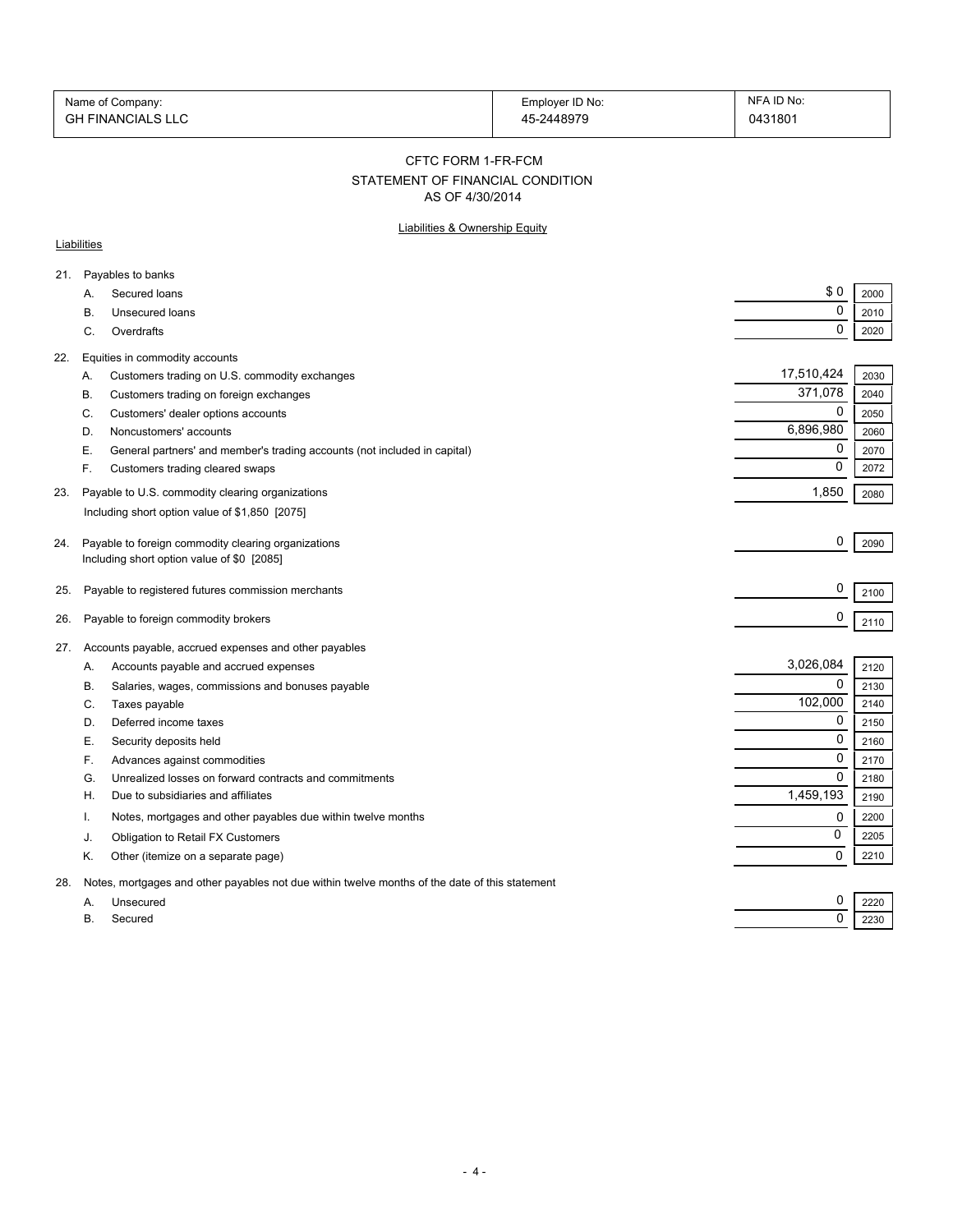| 29. | Securities sold under agreements to repurchase              |              | 2240 |  |
|-----|-------------------------------------------------------------|--------------|------|--|
| 30. | Securities sold not yet purchased, at market value          |              | 2250 |  |
| 31  | Liabilities subordinated to claims of general creditors     |              |      |  |
|     | Subject to a satisfactory subordination agreement<br>А.     | 8.000.000    | 2260 |  |
|     | Not subject to a satisfactory subordination agreement<br>В. |              | 2270 |  |
| 32. | Total liabilities                                           | \$37,367,609 | 2280 |  |

### Ownership Equity

| 33. |    | Sole proprietorship                                        | \$0         | 2500 |                     |
|-----|----|------------------------------------------------------------|-------------|------|---------------------|
| 34. |    | Partnership or Limited Liability Company                   |             |      |                     |
|     | А. | Partnership or LLC contributed and retained capital        | \$6,876,467 | 2510 |                     |
|     | В. | Additional capital per partnership or membership agreement |             |      |                     |
|     |    | (equities in partners' or members' trading accounts, etc.) | 0           | 2515 |                     |
|     | C. | Total                                                      | \$6,876,467 | 2520 |                     |
| 35. |    | Corporation                                                |             |      |                     |
|     | А. | Preferred stock                                            | \$0         | 2530 |                     |
|     | В. | Common stock                                               |             | 2535 |                     |
|     | C. | Additional paid in capital                                 |             | 2540 |                     |
|     | D. | Retained earnings                                          | 0           | 2545 |                     |
|     | Е. | Subtotal                                                   | \$0         | 2550 |                     |
|     | F. | Less: capital stock in treasury                            |             | 2555 |                     |
|     | G. | Total                                                      | \$0         | 2560 |                     |
| 36. |    | Total ownership equity (line 33, 34.C. or 35.G)            |             |      | \$6,876,467<br>2570 |

37. Total liabilities and ownership equity (add lines 32 and 36) \$ 44,244,076 2580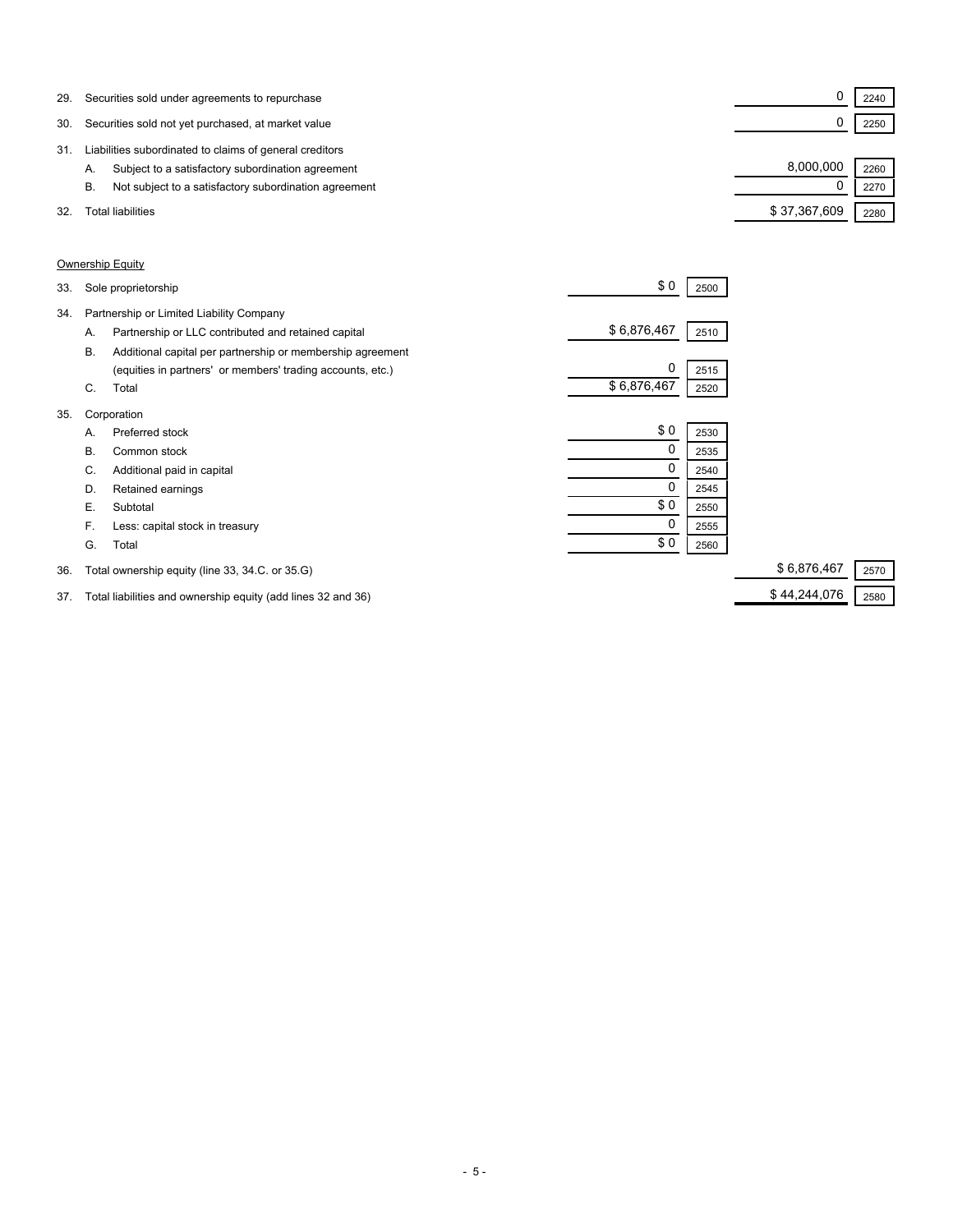| Name<br>∶ompanv:               | Employer ID No: | . ID No<br>NE |
|--------------------------------|-----------------|---------------|
| $\sim$<br>FINANCIALS LLC<br>סט | $AA$ 807 $C$    | 043180        |

# CFTC FORM 1-FR-FCM STATEMENT OF SEGREGATION REQUIREMENTS AND FUNDS IN SEGREGATION FOR CUSTOMERS TRADING ON U.S. COMMODITY EXCHANGES

AS OF 4/30/2014

|          | <b>SEGREGATION REQUIREMENTS (Section 4d(2) of the CEAct)</b>                                                                                                                                                                                                                |                          |                                          |                      |
|----------|-----------------------------------------------------------------------------------------------------------------------------------------------------------------------------------------------------------------------------------------------------------------------------|--------------------------|------------------------------------------|----------------------|
| 1.       | Net ledger balance<br>Cash<br>А.<br>В.<br>Securities (at market)                                                                                                                                                                                                            |                          | \$11,330,364<br>0                        | 5000<br>5010         |
| 2.       | Net unrealized profit (loss) in open futures contracts traded on a contract market                                                                                                                                                                                          |                          | 6,542,144                                | 5020                 |
| 3.       | Exchange traded options<br>Market value of open option contracts purchased on a contract market<br>Α.<br>В.<br>Market value of open option contracts granted (sold) on a contract market                                                                                    |                          | 18,870<br>(380, 954)                     | 5030<br>5040         |
| 4.       | Net equity (deficit) (add lines 1, 2, and 3)                                                                                                                                                                                                                                |                          | \$17,510,424                             | 5050                 |
| 5.<br>6. | Accounts liquidating to a deficit and accounts with<br>debit balances - gross amount<br>Less: amount offset by customer owned securities<br>Amount required to be segregated (add lines 4 and 5)                                                                            | \$0<br>5060<br>0<br>5070 | 0<br>\$17,510,424                        | 5080<br>5090         |
|          | FUNDS IN SEGREGATED ACCOUNTS                                                                                                                                                                                                                                                |                          |                                          |                      |
| 7.       | Deposited in segregated funds bank accounts<br>Cash<br>А.<br>Securities representing investments of customers' funds (at market)<br>В.<br>C.<br>Securities held for particular customers or option customers in lieu of cash (at market)                                    |                          | \$4,841,025<br>0<br>$\mathbf 0$          | 5100<br>5110<br>5120 |
| 8.       | Margins on deposit with derivatives clearing organizations of contract markets<br>Cash<br>Α.<br>Securities representing investments of customers' funds (at market)<br>В.<br>Securities held for particular customers or option customers in lieu of cash (at market)<br>C. |                          | 14,541,513<br>$\mathbf 0$<br>$\mathbf 0$ | 5130<br>5140<br>5150 |
| 9.       | Net settlement from (to) derivatives clearing organizations of contract markets                                                                                                                                                                                             |                          | 1,172,635                                | 5160                 |
| 10.      | Exchange traded options<br>Value of open long option contracts<br>А.<br>В.<br>Value of open short option contracts                                                                                                                                                          |                          | 18,870<br>(380, 954)                     | 5170<br>5180         |
| 11.      | Net equities with other FCMs<br>Net liquidating equity<br>А.<br>В.<br>Securities representing investments of customers' funds (at market)<br>C.<br>Securities held for particular customers or option customers in lieu of cash (at market)                                 |                          | 0<br>$\mathbf 0$<br>0                    | 5190<br>5200<br>5210 |
| 12.      | Segregated funds on hand (describe:                                                                                                                                                                                                                                         |                          | 0                                        | 5215                 |
| 13.      | Total amount in segregation (add lines 7 through 12)                                                                                                                                                                                                                        |                          | \$20,193,089                             | 5220                 |
| 14.      | Excess (deficiency) funds in segregation (subtract line 6 from line 13)                                                                                                                                                                                                     |                          | \$2,682,665                              | 5230                 |
| 15.      | Management Target Amount Excess funds in segregation                                                                                                                                                                                                                        |                          | \$575,000                                | 5240                 |
| 16.      | Excess (deficiency) funds in segregation over (under) Management Target Amount Excess                                                                                                                                                                                       |                          | \$2,107,665                              | 5250                 |
|          |                                                                                                                                                                                                                                                                             |                          |                                          |                      |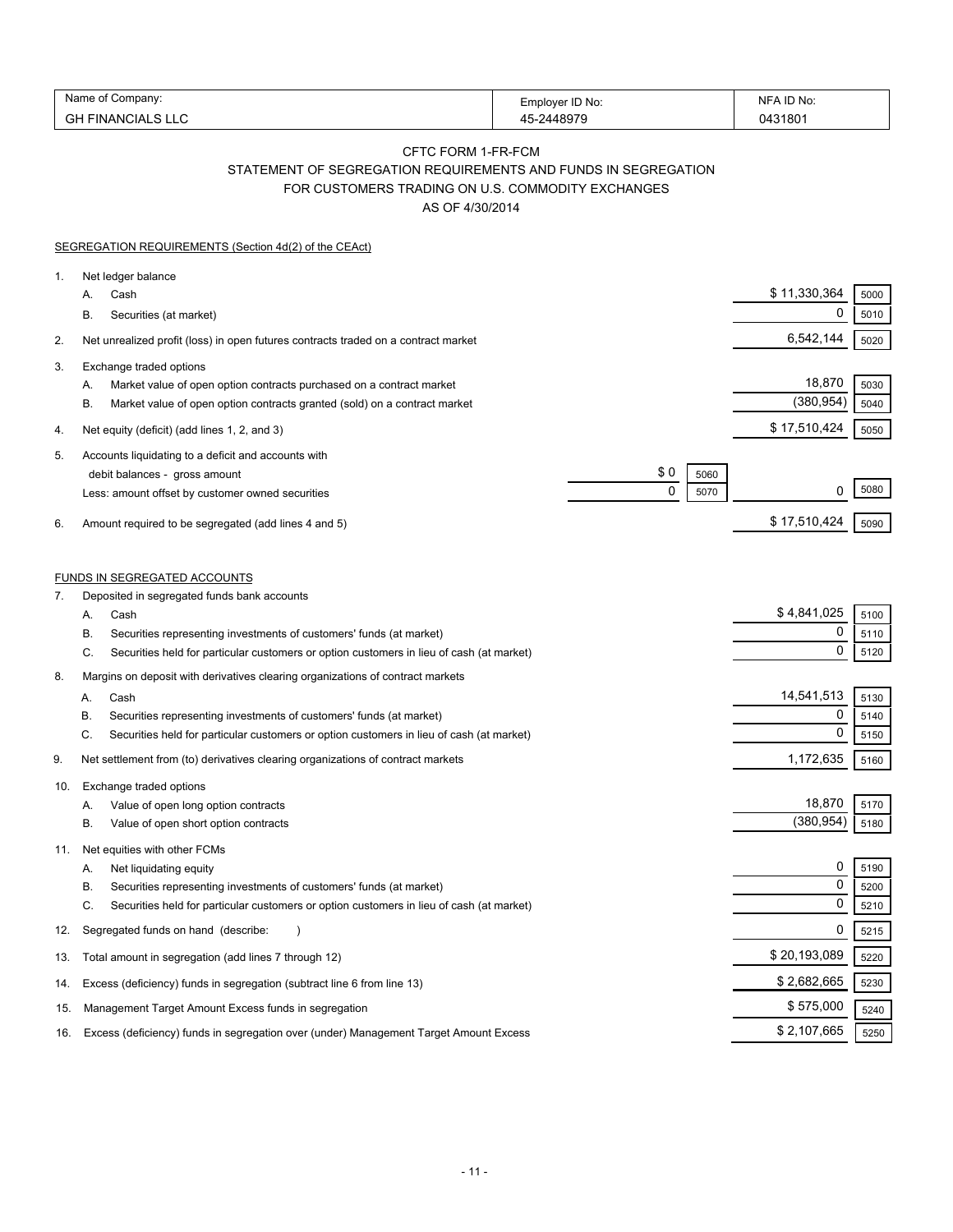| Name of Company:   | Employer ID No: | NFA ID No: |
|--------------------|-----------------|------------|
| 'GH FINANCIALS LLC | -2448979        | 0431801    |

## CFTC FORM 1-FR-FCM STATEMENT OF SEGREGATION REQUIREMENTS AND FUNDS IN SEGREGATION FOR CUSTOMERS' DEALER OPTIONS ACCOUNTS AS OF 4/30/2014

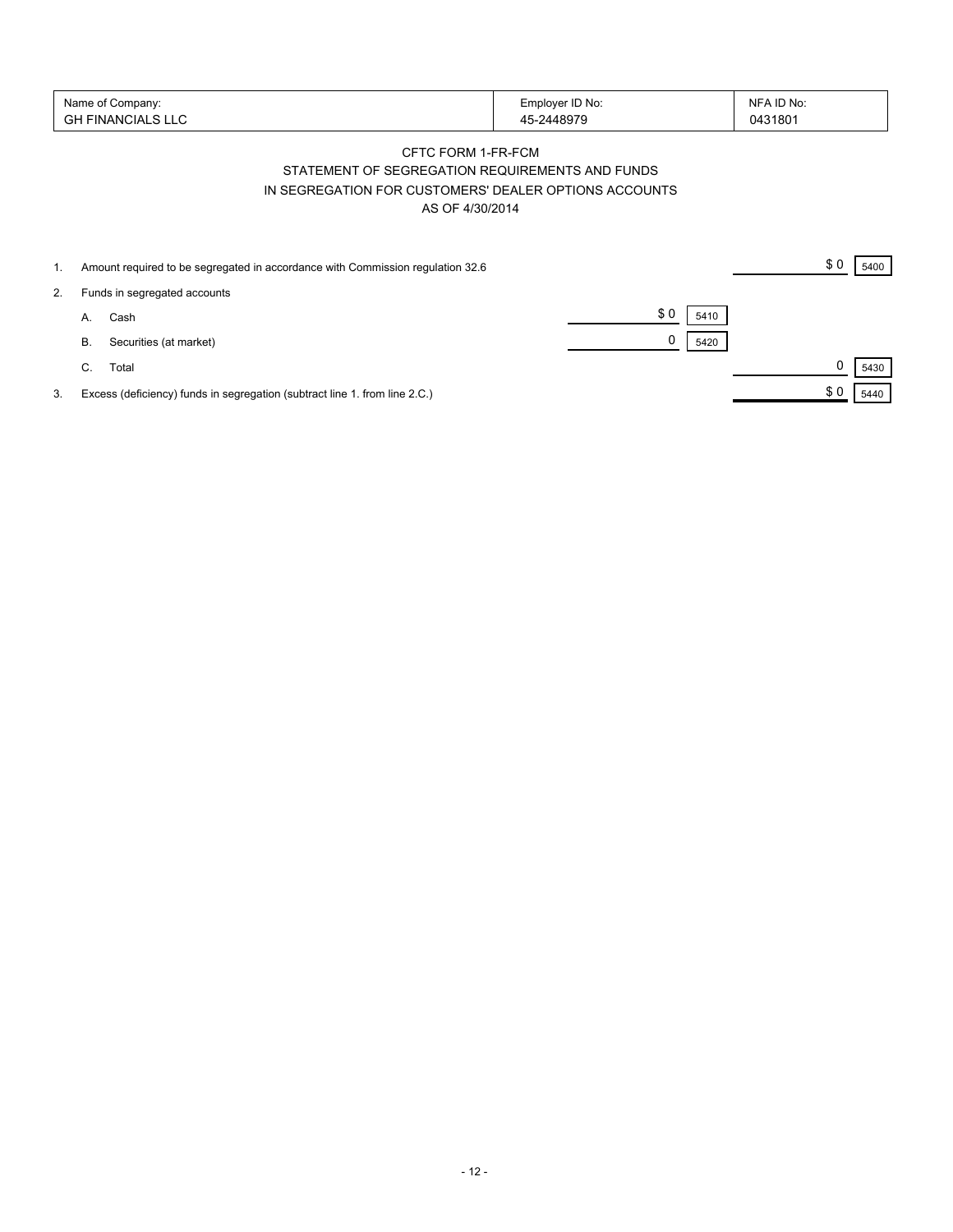|    | Name of Company:                                                                                          | Employer ID No: | NFA ID No: |      |
|----|-----------------------------------------------------------------------------------------------------------|-----------------|------------|------|
|    | <b>GH FINANCIALS LLC</b>                                                                                  | 45-2448979      | 0431801    |      |
|    | CFTC FORM 1-FR-FCM                                                                                        |                 |            |      |
|    | STATEMENT OF SECURED AMOUNTS AND FUNDS HELD IN SEPARATE ACCOUNTS                                          |                 |            |      |
|    | PURSUANT TO COMMISSION REGULATION 30.7                                                                    |                 |            |      |
|    | AS OF 4/30/2014                                                                                           |                 |            |      |
|    |                                                                                                           |                 |            |      |
|    | FOREIGN FUTURES AND FOREIGN OPTIONS SECURED AMOUNTS                                                       |                 |            |      |
|    | Amount required to be set aside pursuant to law, rule or                                                  |                 |            |      |
|    | regulation of a foreign government or a rule of a self-regulatory                                         |                 |            |      |
|    | organization authorized thereunder                                                                        |                 | \$0        | 5605 |
|    |                                                                                                           |                 |            |      |
| 1. | Net ledger balance - Foreign Futures and Foreign Option Trading - All Customers                           |                 | \$371,078  |      |
|    | Cash<br>А.                                                                                                |                 |            | 5615 |
|    | В.<br>Securities (at market)                                                                              |                 | \$0        | 5617 |
| 2. | Net unrealized profit (loss) in open futures contracts traded on a foreign board of trade                 |                 | \$0        | 5625 |
| 3. | Exchange traded options                                                                                   |                 |            |      |
|    | Market value of open option contracts purchased on a foreign board of trade<br>А.                         |                 | \$0        | 5635 |
|    | Market value of open option contracts granted (sold) on a foreign board of trade<br>В.                    |                 | \$0        | 5637 |
|    |                                                                                                           |                 |            |      |
| 4. | Net equity (deficit) (add lines 1, 2, and 3)                                                              |                 | \$371,078  | 5645 |
| 5. | Accounts liquidating to a deficit and accounts with                                                       |                 |            |      |
|    | debit balances - gross amount                                                                             | \$0<br>5651     |            |      |
|    | Less: amount offset by customer owned securities                                                          | \$0<br>5652     | \$0        | 5654 |
| 6. | Amount required to be set aside as the secured amount - Net Liquidating Equity Method (add lines 4 and 5) |                 | \$371,078  | 5655 |
| 7. | Greater of amount required to be set aside to a foreign jurisdiction (above) or line 6.                   |                 | \$371,078  | 5660 |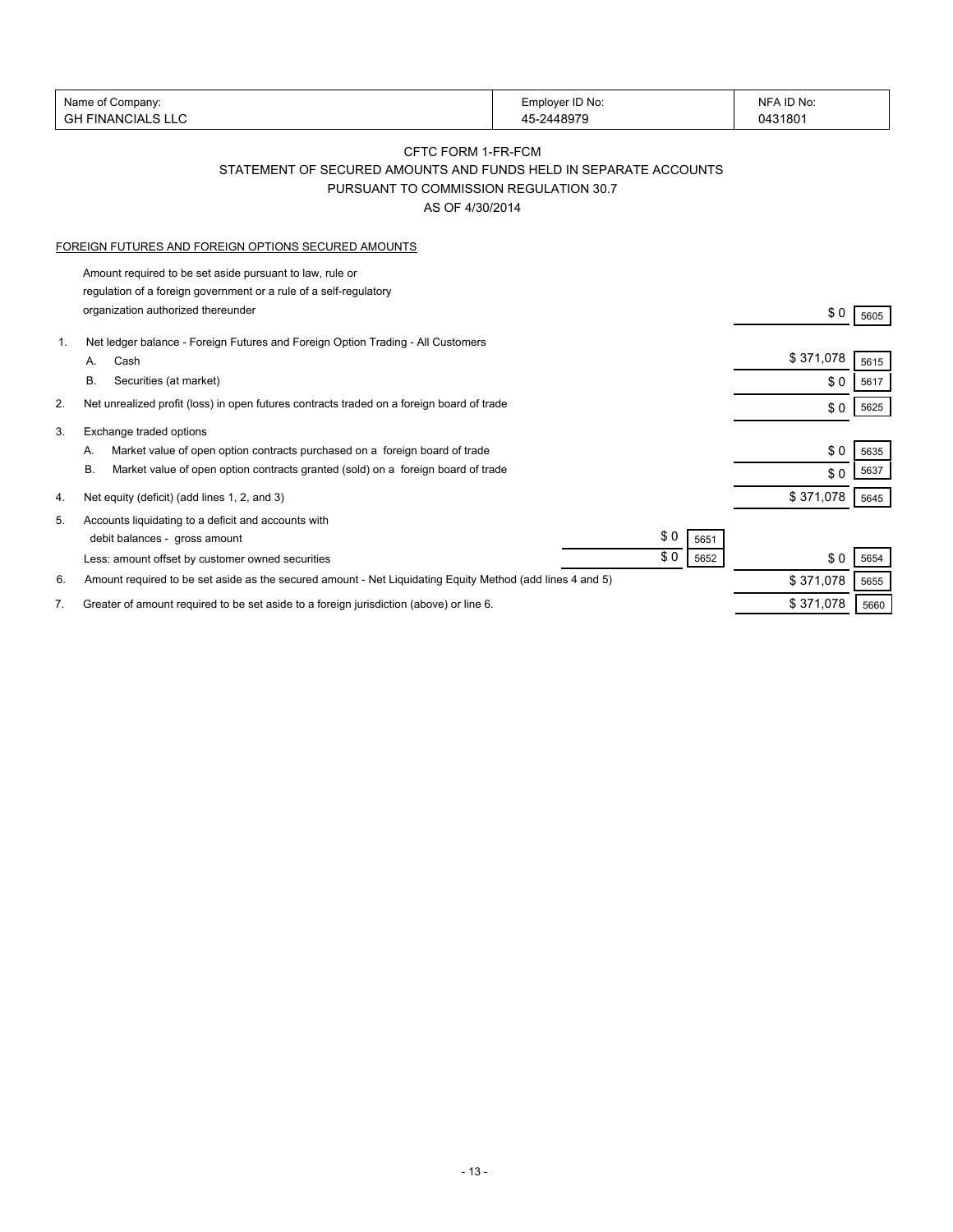| Name of Company:<br><b>GH FINANCIALS LLC</b>                                                                     |                                                                                                                                                     | Employer ID No:<br>45-2448979 | NFA ID No:<br>0431801     |
|------------------------------------------------------------------------------------------------------------------|-----------------------------------------------------------------------------------------------------------------------------------------------------|-------------------------------|---------------------------|
|                                                                                                                  | CFTC FORM 1-FR-FCM<br>STATEMENT OF SECURED AMOUNTS AND FUNDS HELD IN SEPARATE ACCOUNTS<br>PURSUANT TO COMMISSION REGULATION 30.7<br>AS OF 4/30/2014 |                               |                           |
| <b>FUNDS DEPOSITED IN SEPARATE REGULATION 30.7 ACCOUNTS</b>                                                      |                                                                                                                                                     |                               |                           |
| Cash in Banks<br>1.                                                                                              |                                                                                                                                                     |                               |                           |
| Banks located in the United States<br>А.                                                                         |                                                                                                                                                     | \$632,746                     | 5700                      |
| В.<br>Other banks qualified under Regulation 30.7<br>Name(s): See Attached                                       | 5710                                                                                                                                                | 0                             | \$632,746<br>5720<br>5730 |
| Securities<br>2.                                                                                                 |                                                                                                                                                     |                               |                           |
| In safekeeping with banks located in the United States<br>Α.                                                     |                                                                                                                                                     | \$0                           | 5740                      |
| В.<br>Name $(s)$ :                                                                                               | In safekeeping with other banks qualified under Regulation 30.7<br>5750                                                                             | 0                             | 0<br>5760<br>5770         |
| Equities with registered futures commission merchants<br>3.                                                      |                                                                                                                                                     |                               |                           |
| Cash<br>А.                                                                                                       |                                                                                                                                                     | \$636                         | 5780                      |
| Securities<br>В.                                                                                                 |                                                                                                                                                     | 0                             | 5790                      |
| Unrealized gain (loss) on open futures contracts<br>C.                                                           |                                                                                                                                                     | 0                             | 5800                      |
| Value of long option contracts<br>D.                                                                             |                                                                                                                                                     | 0<br>0                        | 5810<br>636               |
| Е.<br>Value of short option contracts<br>Amounts held by clearing organizations of foreign boards of trade<br>4. |                                                                                                                                                     |                               | 5820<br>5815              |
| Name $(s)$ :                                                                                                     | 5830                                                                                                                                                |                               |                           |
| Cash<br>А.                                                                                                       |                                                                                                                                                     | \$0                           | 5840                      |
| В<br>Securities                                                                                                  |                                                                                                                                                     | 0                             | 5850                      |
| C.                                                                                                               | Amount due to (from) clearing organization - daily variation                                                                                        | 0                             | 5860                      |
| Value of long option contracts<br>D.                                                                             |                                                                                                                                                     | 0<br>0                        | 5870<br>0                 |
| Е.<br>Value of short option contracts<br>Amounts held by members of foreign boards of trade<br>5.                |                                                                                                                                                     |                               | 5875<br>5880              |
| Name $(s)$ :                                                                                                     | 5890                                                                                                                                                |                               |                           |
| Cash<br>А.                                                                                                       |                                                                                                                                                     | \$0                           | 5900                      |
| В.<br>Securities                                                                                                 |                                                                                                                                                     | $\mathbf{0}$                  | 5910                      |
| C.<br>Unrealized gain (loss) on open futures contracts                                                           |                                                                                                                                                     | 0                             | 5920                      |
| Value of long option contracts<br>D.<br>Е.<br>Value of short option contracts                                    |                                                                                                                                                     | 0<br>0                        | 5930<br>0<br>5940<br>5935 |
| 6.<br>Name $(s)$ :                                                                                               | Amounts with other depositories designated by a foreign board of trade<br>5950                                                                      |                               | 0<br>5960                 |
| Segregated funds on hand (describe):<br>7.                                                                       |                                                                                                                                                     |                               | 0                         |
| Total funds in separate section 30.7 accounts<br>8.                                                              |                                                                                                                                                     |                               | 5965<br>\$633,382<br>5970 |
| 9.                                                                                                               | Excess (deficiency) Set Aside Funds for Secured Amount (Subtract line 7 Secured Statement Page 1                                                    |                               |                           |
| from line 8)                                                                                                     |                                                                                                                                                     |                               | \$262,304<br>5680         |
| 10.                                                                                                              | Management Target Amount for Excess funds in separate 30.7 accounts                                                                                 |                               | 75,000<br>5980            |
| 11.                                                                                                              | Excess (deficiency) funds in separate 30.7 accounts over (under) Management Target Excess                                                           |                               | 187,304<br>5985           |
|                                                                                                                  |                                                                                                                                                     |                               |                           |